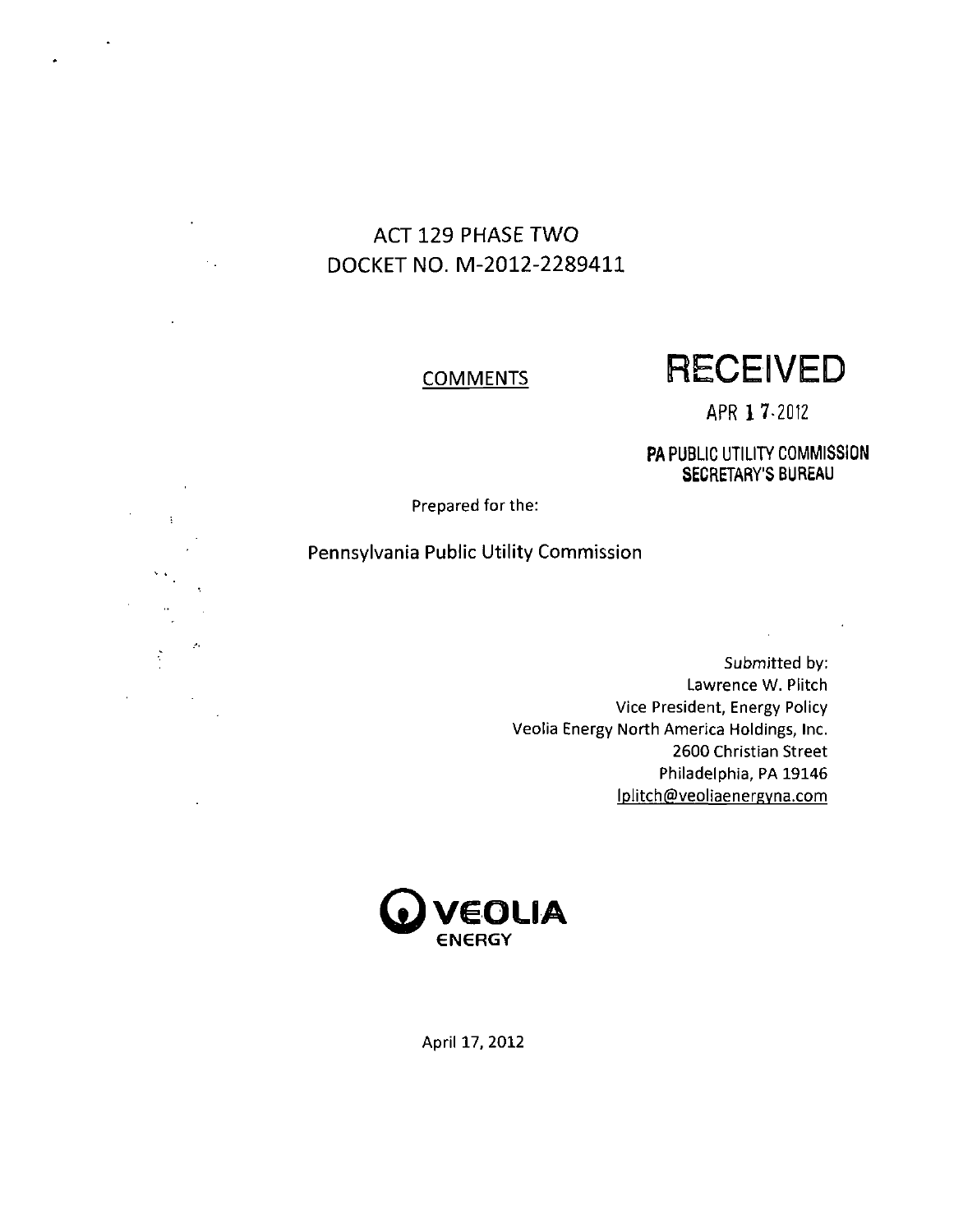These Comments are submitted by Veolia Energy North America Holdings, Inc. {"Veolia"). Veolia is an active participant in the energy markets of eastern Pennsylvania through its two principal subsidiaries in the Commonwealth, Veolia Energy Philadelphia, Inc. ("Veolia Philadelphia") and Grays Ferry Cogereration Partnership ("Grays Ferry"). Veolia Philadelphia (formerly known as Trigen Philadelphia) owns and operates the district steam utility that serves over 400 buildings in inner city and west Philadelphia, including those of the University of Pennsylvania, the Art Museum, Thomas Jefferson University Hospital and Drexel University. Grays Ferry is a 163 MW combined heat and power facility providing steam to the Veolia Philadelphia steam utility and electric power into PECO and the wholesale power markets.

Veolia thanks the Pennsylvania Public Utilities Commission {the "Commission") for this opportunity to comment on the Secretarial Letter dated March 1, 2012, regarding the design and implentation of any future phase of the Energy Efficiency & Conservation ("EE&C") programs for the Commonwealth under Act 129.

Veolia appreciates the excellent work that the Coimmission has done thus far in implememting Act 129. Since the signing of the Act 129 in October 2008, the Commonwealth has witnessed energy efficiency savings far in excess of the initial goals set out for the Act. In response to the first question asked in the Secretarial Letter, Veolia urges the Commission to build on the energy efficiency gains, environmental emissions reductions and ratepayer economic benefits that it has achieved through the first phase of Act 129 implementation.

In particular, Veolia wishes the Commission to give careful consideration to the benefits of Combined Heat and Power ("CHP") as an expanded tool in its arsenal of EE&C initiatives. CH&P  $-$  formerly known as cogeneration  $-$  is the similutaneous production of both thermal and electrical energy from a single fuel input. As noted, one of Veolia's CHP plants, the Grays Ferry facility, is located in Philadelphia. Veolia and its Dalkia afilliate together have almost 5000 MW of CHP capacity at plants in the United States and around the world.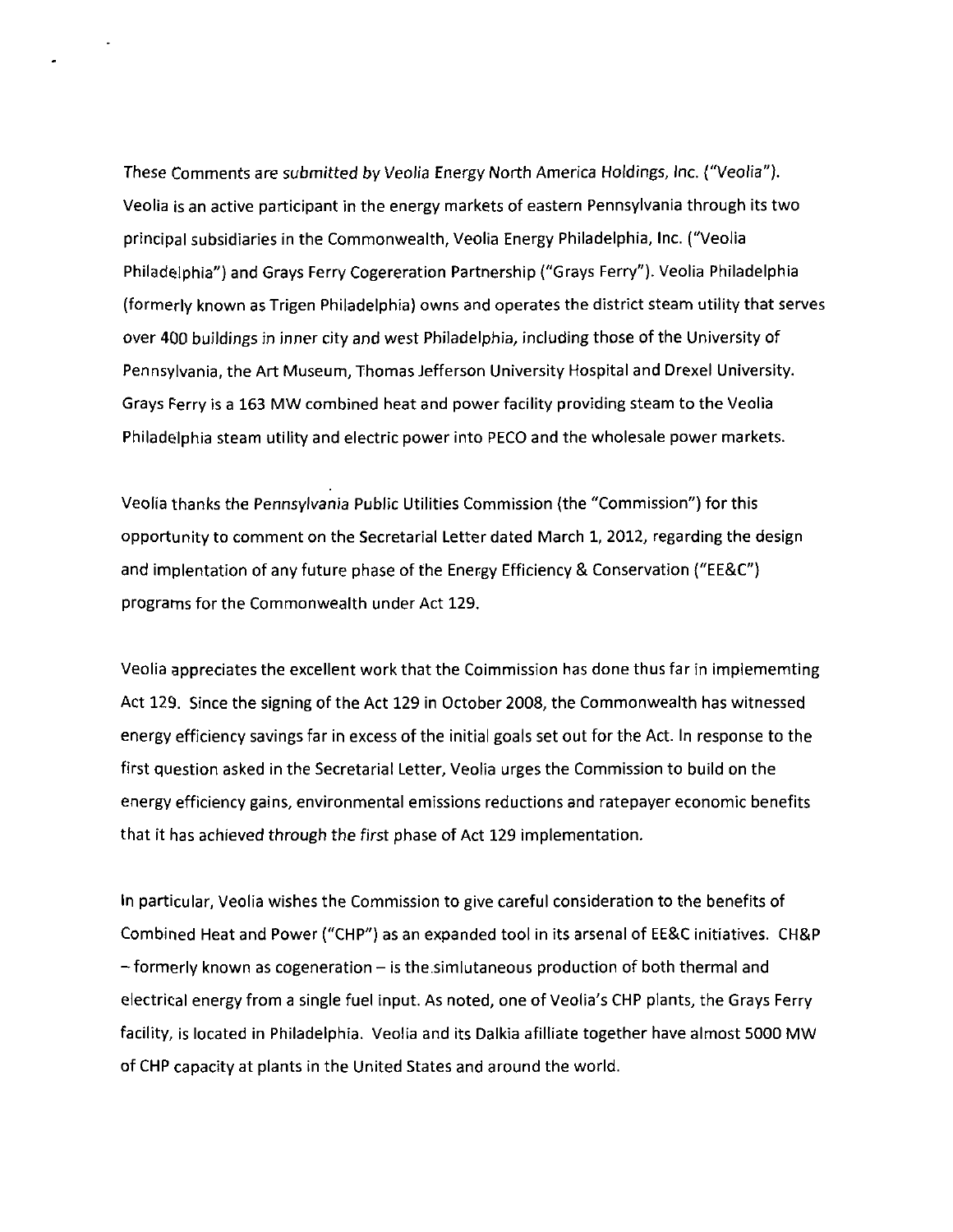The efficiency benefits of CHP are well known to this Commission and have been detailed further in the excellent Comments, which Veolia wholeheartedly endorses, of the US DOE Mid-Atlantic Clean Energy Application Center and the Commonwealth Recycled Energy and Economic Development Alliance ("CREEDA") in this proceeding and will not be repeated here. However, Veolia wishes to call the Commission's attention to two excellent recent studies that have been done in the area of the efficiency benefits of CHP. One is by the US DOE Oak Ridge National Laboratory, entitled "COMBINED HEAT AND POWER, Effective Energy Solutions for a Sustainable Future", dated December, 2008, and found at the following web site link, http://wwwl.eere.energv.gov/manufacturing/distributedenergv/pdfs/chp report 12-08.pdf. The other report is a White Paper by the International District Energy Association, entitled "Combined Heot ond Power (CHP): Essential for a Cost Effective Clean Energy Standard", dated April, 2011, and found at: http://www.districtenergy.org/assets/pdfs/White-Papers/WhitepaperIDEACleanEnergy4-4-11.pdf.

While CHP has been somewhat recognized in the context of Act 129 to date, it has not approached its full potential. For example, PECO is to be commended for targeting 35 MW of distributed generation (including CHP) as part of its Act 129 Plan, Section 3.3.6, DR Program 6 (Revised 8/18/11). However, the eligibility criteria seem restrictive and it is not clear how successful the program has been. Further, PECO appears to be the only utility in the Commonwealth to encourage CHP.

In addition to the general benefits of CHP as an energy efficiency strategy, Veolia wishes to emphasize in particular the unique opportunity that exists in the area of using thermal energy from a CHP facility to drive non-electric chillers. Given the expected long term abundance of inexpensive natural gas, particularly from the Marcellus Shale as noted by CREEDA, and the expense of meeting summer cooling with inefficient central station electric utility peaking generators, additional investigation should be done on the ability of thermal energy from CHP facilities to reduce electric peak demand. Thermal energy driven chillers (including absorption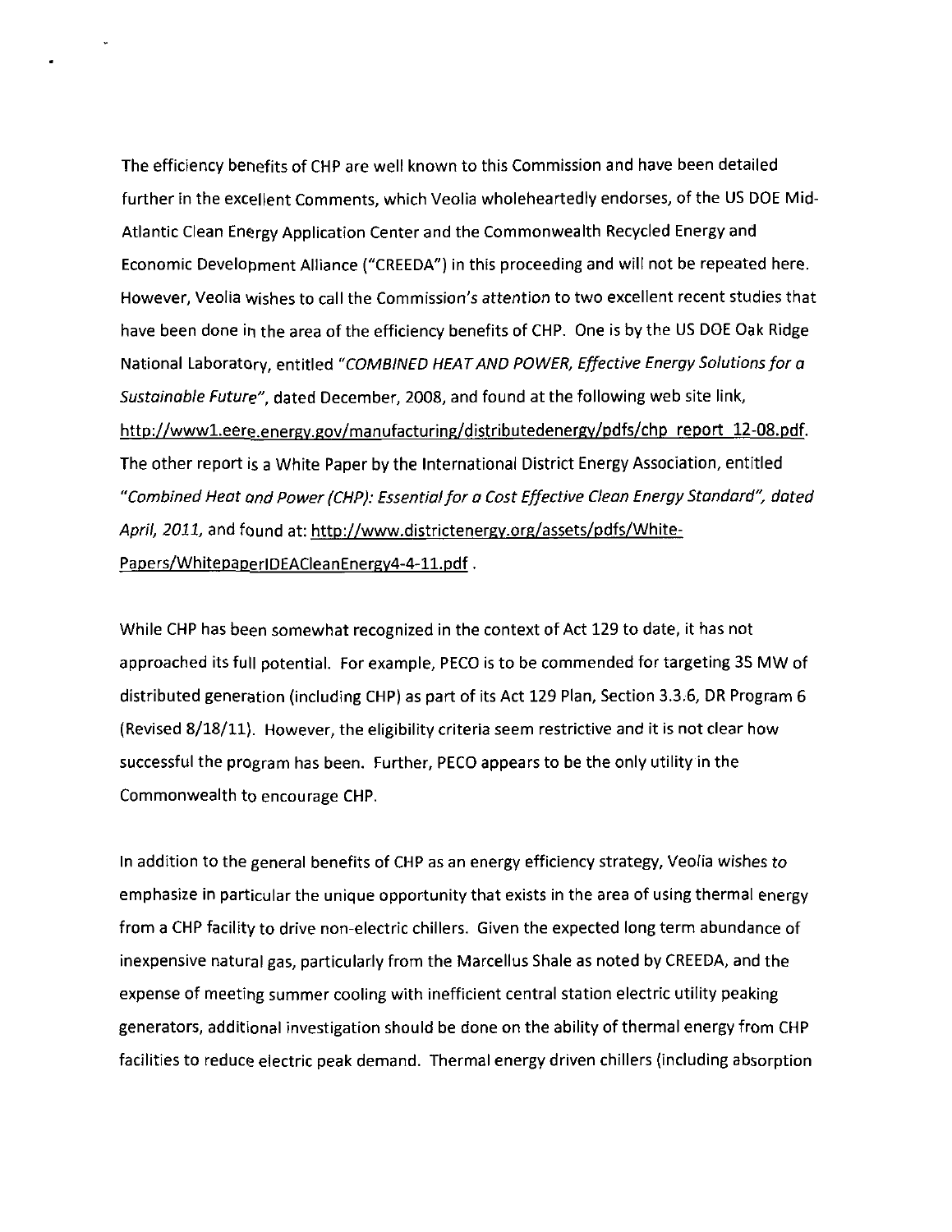chillers and steam turbine driven centrifugal chillers) can utilize waste heat to produce air conditioning. In this way, thermal energy drives the production of cooling, as opposed to electricity from the utility grid. From an economic perspective, the capital expense of installing thermal driven chillers is similar to electric chillers. From an energy-efficiency performance point-of-view, however, thermal driven chillers excel where inexpensive, waste heat is readily available. This is the case when thermal driven chillers can be coupled with, and improve the overall efficiency of, CHP and district energy heating networks using natural gas for fuel. Thus, we encourage the support of thermal driven cooling, as it will support the goals of Act 129 to reduce the demand for electricity, especially during peak demand summer months where cooling is needed.

Thermal driven cooling is only one way in which greater deployment of combined heat and power can create additional energy efficiency gains for the Commonwealth. With the new abundance of clean and inexpensive Marcellus Shale natural gas, CHP presents the Commonwealth with a wide range of economic, environmental and energy efficiency opportunities. Veolia Energy respectfully suggests that Act 129 affords the Commission a unique vehicle through which to take maximum advantage of these opportunities. Thank you.

**RECEIVED** 

APR 1 7 2012

PA PUBLIC UTILITY COMMISSION SECRETARY'S BUREAU